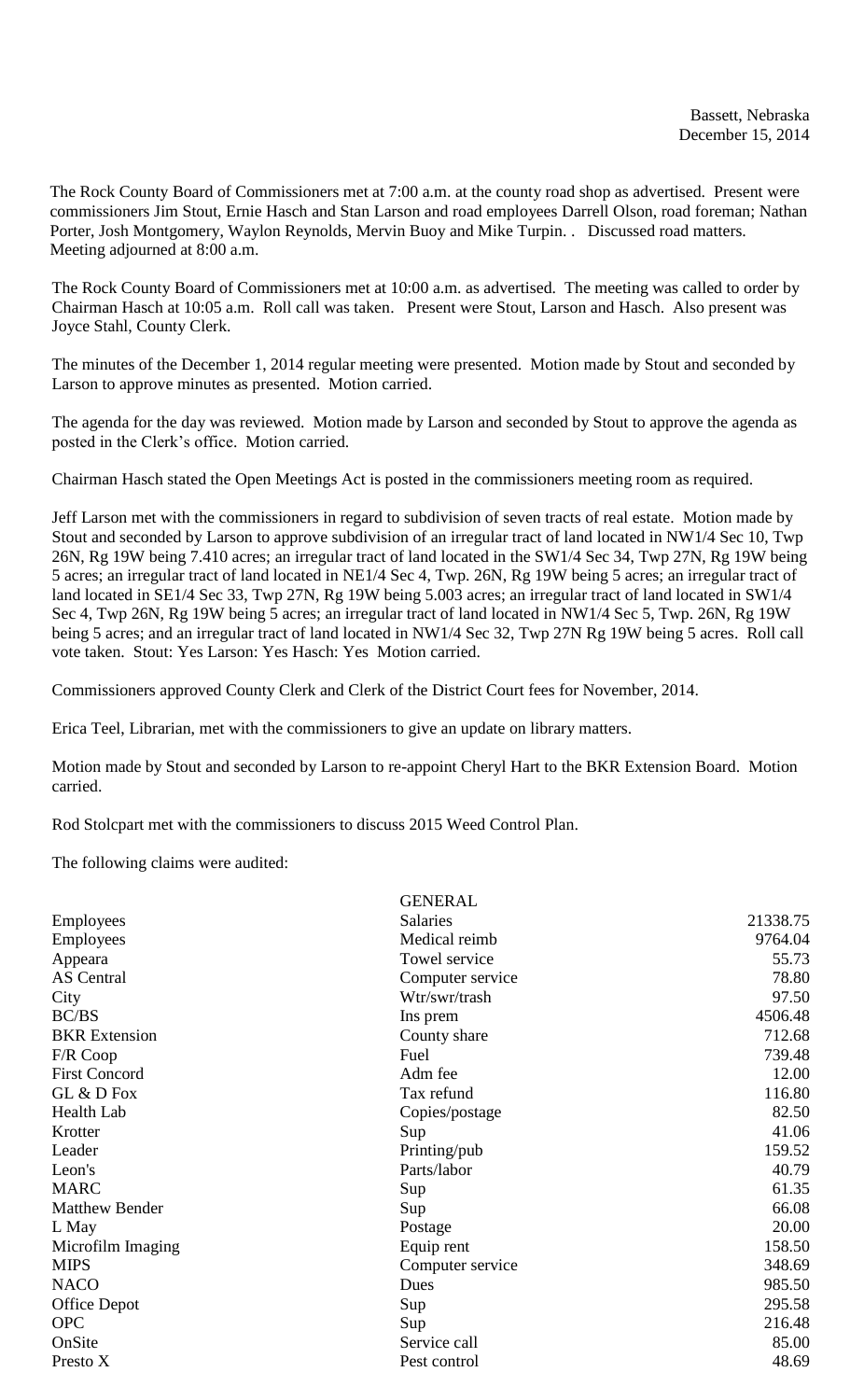| <b>RC</b> Clerk               | Mat retire                  | 1455.48 |
|-------------------------------|-----------------------------|---------|
| <b>Kearney County Sheriff</b> | Fees                        | 21.00   |
| <b>RC</b> Clerk               | Mat soc sec                 | 2280.58 |
| Turp's                        | Sup                         | 140.44  |
|                               |                             |         |
|                               | <b>ROAD</b>                 |         |
| Road crew                     | Labor                       | 5420.53 |
| Foreman                       | Labor                       | 1336.87 |
| Road crew/foreman             | Medical reimb               | 4506.48 |
| Turp's                        | Parts/rep                   | 1569.64 |
| <b>RC</b> Agronomy            | Propane                     | 1025.10 |
| <b>Ainsworth Motors</b>       | Part                        | 20.07   |
| City                          | Wtr/swr/trash               | 62.00   |
| <b>Buckles Automotive</b>     | Sup                         | 32.39   |
| F/R Coop                      | Fuel                        | 6968.05 |
| <b>Frontier Diesel</b>        | Parts/rep                   | 4479.59 |
| J&J Boo                       | Material/labor              | 66.00   |
| <b>KBR RPP District</b>       | Electricity                 | 19.39   |
| Krotter                       | Sup                         | 6.04    |
| <b>Medical Enterprises</b>    | Drug testing                | 31.00   |
| <b>NMC</b>                    | <b>Blades</b>               | 2227.30 |
| Plains Equipment              | Parts                       | 339.58  |
| <b>RC</b> Clerk               | Mat retire                  | 456.12  |
| <b>RC</b> Hospital            | Blood draw                  | 42.00   |
| <b>RC</b> Tire                | Tires/rep                   | 1085.95 |
| Sandhill Equipment            | Part                        | 158.62  |
| <b>RC</b> Clerk               | Mat soc sec                 | 850.34  |
| T Stahl                       | Lights                      | 250.00  |
| Turp's                        | Sup                         | 1907.98 |
| <b>US Bank</b>                | Sup                         | 179.82  |
| Viaero                        | Service                     | 51.44   |
| <b>Weldon Parts</b>           | Sup                         | 50.68   |
|                               |                             |         |
|                               | <b>INSTITUTIONS</b>         |         |
| NE H&H Services               | Patient care                | 90.00   |
|                               |                             |         |
|                               | <b>LIBRARY</b>              |         |
|                               | <b>Salaries</b>             | 1388.50 |
| Employees<br><b>RC</b> Clerk  | Mat retire                  | 93.72   |
|                               |                             |         |
| <b>RC</b> Clerk               | Mat soc sec                 | 106.22  |
|                               | <b>INHERITANCE</b>          |         |
|                               |                             |         |
| <b>NPPD</b>                   | Electricity                 | 500.00  |
|                               |                             |         |
|                               | 911 EMERGENCY EQUIPMENT     |         |
| GeoComm                       | Maint/Consult               | 1056.87 |
| <b>Great Plains Comm</b>      | Service                     | 86.48   |
| <b>Industrial Tower</b>       | Tower rent                  | 439.34  |
|                               |                             |         |
|                               | OTHER CAPITAL PROJECTS      |         |
| Capital One                   | UTV payment                 | 225.00  |
| Leon's                        | Parts/labor                 | 1682.11 |
|                               |                             |         |
|                               | <b>WEED</b>                 |         |
| Employee                      | Salary/medical reimb        | 1439.58 |
| <b>RC</b> Clerk               | Recording fee               | 10.00   |
| <b>RC</b> Clerk               | Mat retire                  | 46.47   |
| <b>RC</b> Clerk               | Mat soc sec                 | 100.57  |
| <b>SWMA</b>                   | Dues                        | 200.00  |
| Turp's                        | Sup                         | 11.38   |
| Verizon                       | Service                     | 53.25   |
|                               |                             |         |
|                               | <b>AMBULANCE</b>            |         |
| City                          | Rent                        | 200.00  |
| Verizon                       | Service                     | 42.86   |
|                               |                             |         |
|                               | <b>EMERGENCY MANAGEMENT</b> |         |
| Employees                     | <b>Salaries</b>             | 2533.35 |
| PO                            | Box rent                    | 60.00   |
| <b>BC/BS</b>                  | Ins prem                    | 751.08  |
|                               |                             |         |